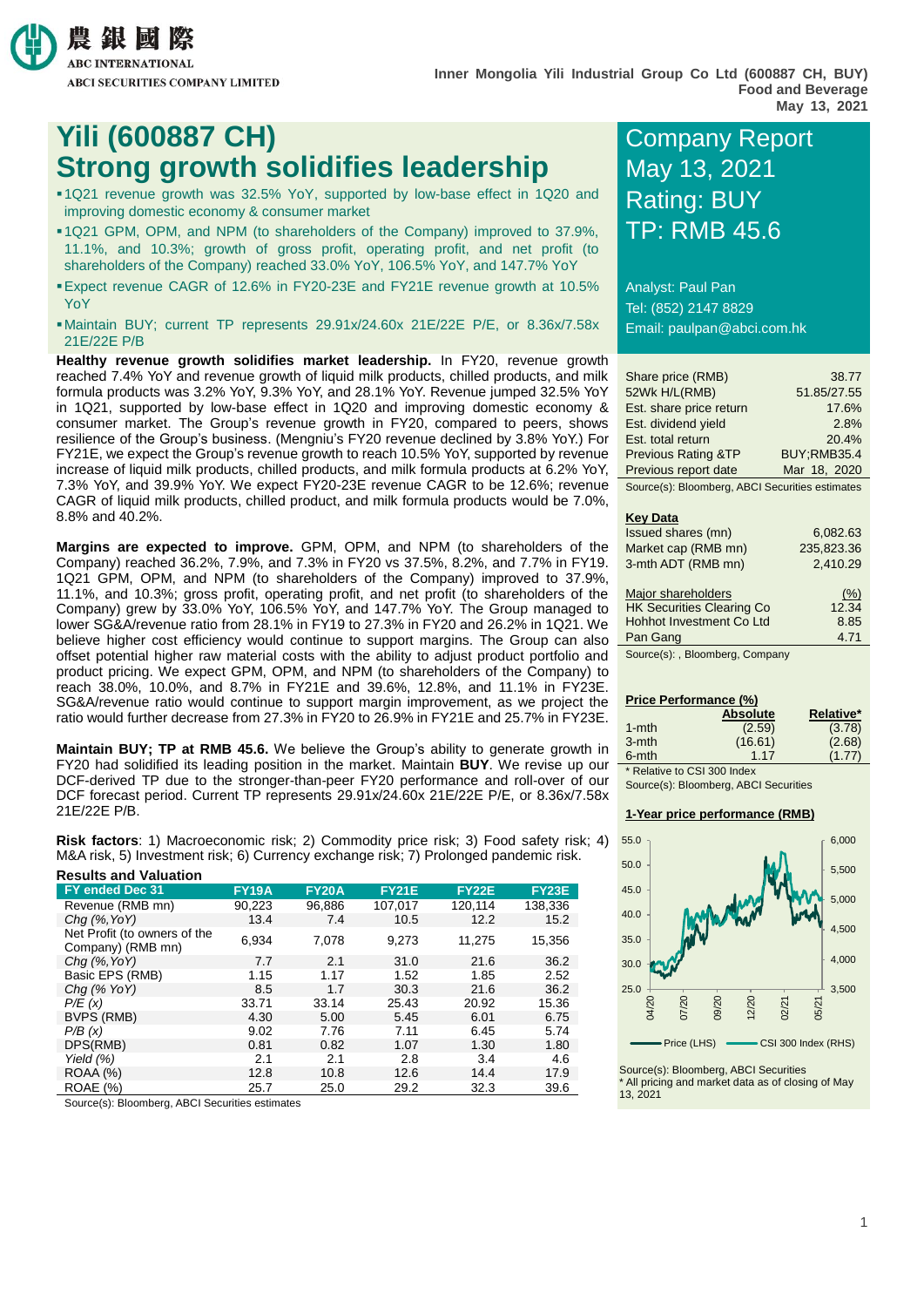

#### **Exhibit 1: Changes in assumptions, projections, and valuations**

|                                    | <b>Current report</b> |              | <b>Previous report</b> |              | <b>Rationale</b>                               |  |
|------------------------------------|-----------------------|--------------|------------------------|--------------|------------------------------------------------|--|
| FY ends at Dec 31                  | <b>FY21E</b>          | <b>FY22E</b> | <b>FY21E</b>           | <b>FY22E</b> |                                                |  |
| <b>Assumptions</b>                 |                       |              |                        |              |                                                |  |
| D/E (%)                            | 32.6                  | 26.6         | 5.0                    | N/A          |                                                |  |
| $D/A$ (%)                          | 14.4                  | 12.1         | 3.4                    | N/A          | Adjusted based on FY20 rates                   |  |
| Tax rate $(\%)$                    | 13.6                  | 13.6         | 14.9                   | N/A          |                                                |  |
| <b>Valuations</b>                  |                       |              |                        |              |                                                |  |
| TP (RMB)                           | 45.6                  |              |                        | 35.4         | Revise up TP and valuation due to roll-over of |  |
| P/E(x)                             | 29.91                 | 24.60        | 22.84                  | N/A          | DCF forecast period and strong FY20 growth     |  |
| P/B(x)                             | 8.36                  | 7.58         | 5.55                   | N/A          | performance                                    |  |
| .<br>$\cdots$<br>$\cdots$ $\cdots$ |                       |              |                        |              |                                                |  |

Note: Previous report was published on Mar 18, 2020 Source(s): The Company, ABCI Securities estimates

**Exhibit 2: Changes in major forecasts Current report Previous report Change (%) As of Dec 31 FY21E FY22E FY21E FY22E FY21E FY22E** Revenue (RMB\$ mn) 107,017 120,114 117,308 N/A (8.8) N/A Net profit (to shareholders of the Company) 1.275 9,423 N/A (1.6) N/A<br>(RMB\$ mn) EPS (RMB\$) 1.52 1.85 1.55 N/A (1.6) N/A

Source(s): ABCI Securities estimates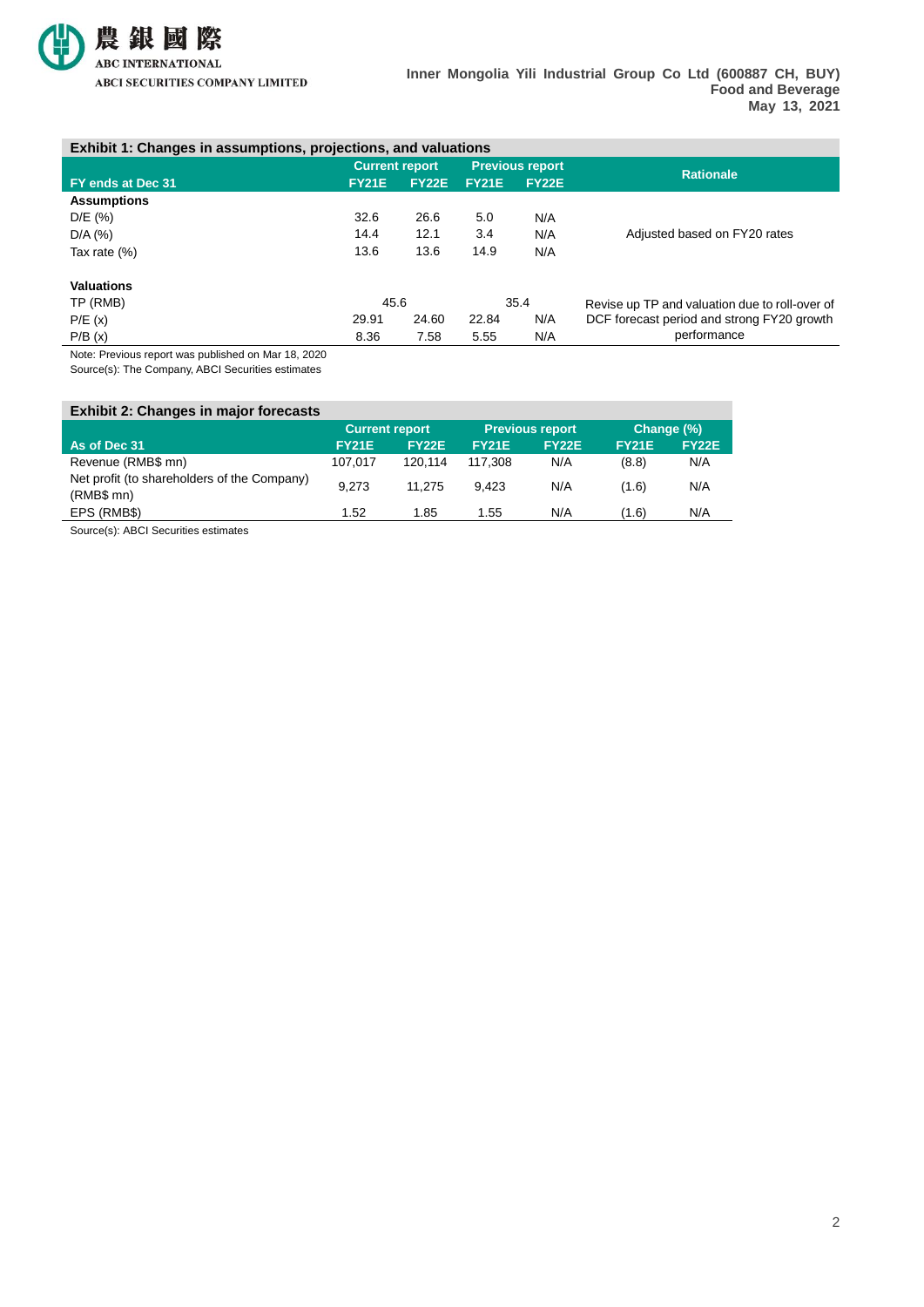

## **Financial Statements**

#### **Consolidated income statement**

| FY ends at Dec 31 (RMB mn, except per share data) | <b>FY19A</b> | <b>FY20A</b> | <b>FY21E</b> | <b>FY22E</b> | FY23E     |
|---------------------------------------------------|--------------|--------------|--------------|--------------|-----------|
| Revenue                                           | 90,223       | 96,886       | 107,017      | 120,114      | 138,336   |
| - Core revenue                                    | 89,509       | 95,345       | 105,638      | 118,655      | 136,822   |
| - Liquid milk                                     | 73,761       | 76,123       | 80,825       | 86,091       | 93,133    |
| - Chilled product                                 | 5,631        | 6,158        | 6,607        | 7,214        | 7,934     |
| - Milk formula                                    | 10,055       | 12,885       | 18,027       | 25,149       | 35,522    |
| - Non-core revenue                                | 500          | 1,179        | 1,084        | 1,096        | 1,207     |
| - Interest income                                 | 214          | 362          | 295          | 362          | 307       |
| COGS                                              | (56, 392)    | (61, 806)    | (66, 387)    | (73, 519)    | (83, 514) |
| <b>Gross profit</b>                               | 33,831       | 35,080       | 40,630       | 46,595       | 54,821    |
| - Core gross profit                               | 33,442       | 34,505       | 40,126       | 46,028       | 54,285    |
| - Liquid milk                                     | 25,963       | 25,920       | 28,124       | 30,174       | 32,965    |
| - Chilled product                                 | 2,619        | 2,997        | 3,233        | 3,628        | 3,995     |
| - Milk formula                                    | 4,838        | 5,527        | 8,708        | 12,158       | 17,247    |
| - Non-core gross profit                           | 175          | 213          | 208          | 205          | 229       |
| - Gross profit on interest income                 | 214          | 362          | 295          | 362          | 307       |
| Business tax and levies                           | (577)        | (547)        | (646)        | (761)        | (863)     |
| S&D expenses                                      | (21,070)     | (21, 538)    | (23, 450)    | (26,067)     | (28, 997) |
| Admin expenses                                    | (4,285)      | (4,876)      | (5,284)      | (6,086)      | (6, 511)  |
| R&D expenses                                      | (495)        | (487)        | (551)        | (611)        | (708)     |
| <b>Operating profit</b>                           | 7,405        | 7,633        | 10,699       | 13,069       | 17,742    |
| Finance costs                                     | (8)          | (188)        | (259)        | (228)        | (286)     |
| <b>Others</b>                                     | 797          | 705          | 329          | 250          | 460       |
| <b>Pretax profit</b>                              | 8,194        | 8,150        | 10,770       | 13,092       | 17,916    |
| Tax                                               | (1,243)      | (1,051)      | (1,470)      | (1,784)      | (2,515)   |
| Net profit                                        | 6,951        | 7,099        | 9,300        | 11,308       | 15,401    |
| - Profit attributable to shareholders             | 6,934        | 7,078        | 9,273        | 11,275       | 15,356    |
| - Minority interest                               | 17           | 21           | 27           | 33           | 45        |
| <b>Cash dividend</b>                              | 4,913        | 4,988        | 6,516        | 7,905        | 10,923    |
| EPS (RMB)                                         |              |              |              |              |           |
| - Basic                                           | 1.15         | 1.17         | 1.52         | 1.85         | 2.52      |
| - Diluted                                         | 1.15         | 1.18         | 1.52         | 1.85         | 2.52      |
| Cash DPS (RMB)                                    | 0.81         | 0.82         | 1.07         | 1.30         | 1.80      |

Source(s): Company, ABCI Securities estimates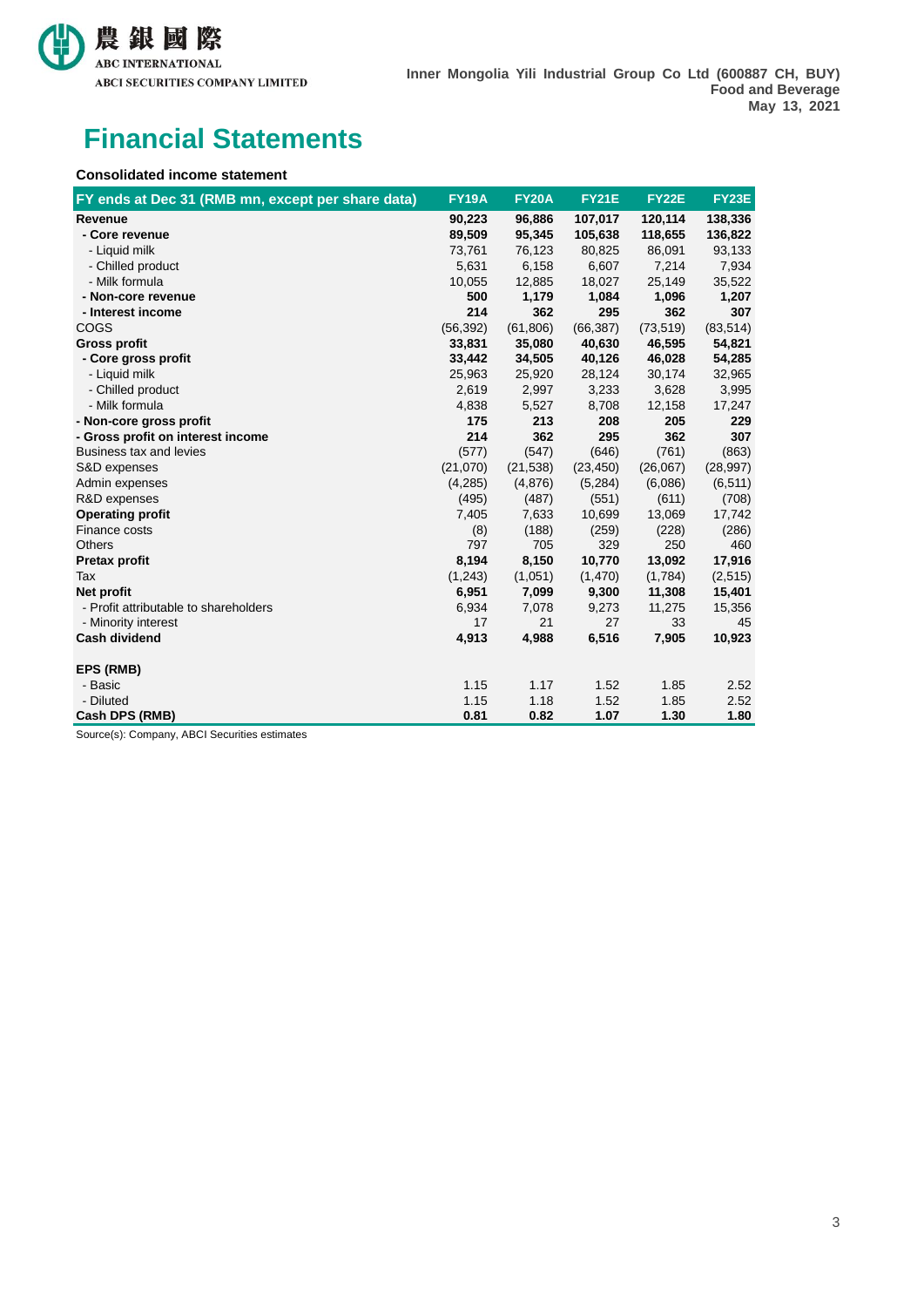

#### **Consolidated balance sheet**

| FY ends at Dec 31 (RMB mn)           | <b>FY19A</b> | <b>FY20A</b> | <b>FY21E</b> | <b>FY22E</b> | <b>FY23E</b> |
|--------------------------------------|--------------|--------------|--------------|--------------|--------------|
| Cash and cash equivalent             | 11,325       | 11,695       | 14,142       | 12,576       | 11,891       |
| Trade and bills receivable           | 1,837        | 1,759        | 2,420        | 2,138        | 3,584        |
| Inventory                            | 7,715        | 7,545        | 7,589        | 8,991        | 10,075       |
| <b>Others</b>                        | 4,828        | 7,381        | 6.789        | 7,796        | 7,678        |
| <b>Total current assets</b>          | 25,706       | 28,381       | 30,940       | 31,502       | 33,227       |
| PP&E                                 | 18,296       | 23,343       | 23,409       | 27,501       | 32,353       |
| Goodwill                             | 528          | 362          | 362          | 362          | 362          |
| <b>AFS</b> investment                | 0            | 0            | 0            | 0            | $\mathbf{0}$ |
| LT equity investment                 | 1,961        | 2,903        | 3,188        | 3,509        | 3,907        |
| <b>Others</b>                        | 13,971       | 16,166       | 17,684       | 18,331       | 20,482       |
| <b>Total non-current assets</b>      | 34,755       | 42,774       | 44,642       | 49,703       | 57,104       |
| <b>Total assets</b>                  | 60,461       | 71,154       | 75,583       | 81,205       | 90,331       |
| Trade and bills payable              | 10,801       | 259          | 1,016        | 415          | 1,241        |
| ST borrowings                        | 4,560        | 6,957        | 6,261        | 5,635        | 5,071        |
| <b>Others</b>                        | 16,071       | 27,552       | 27,790       | 31,465       | 35,731       |
| <b>Total current liabilities</b>     | 31,432       | 34,768       | 35,067       | 37,515       | 42,044       |
| LT Borrowings                        | 471          | 1,375        | 1,238        | 1,114        | 1,002        |
| <b>Others</b>                        | 2,284        | 4,478        | 5,934        | 5,797        | 5,981        |
| <b>Total non-current liabilities</b> | 2,755        | 5,853        | 7,172        | 6,910        | 6,984        |
| Shareholders' equity                 | 26,131       | 30,384       | 33,168       | 36,571       | 41,049       |
| Minority interest                    | 143          | 149          | 176          | 209          | 254          |
| <b>Total equity</b>                  | 26,274       | 30,533       | 33,344       | 36,780       | 41,303       |
| <b>Total liabilities and equity</b>  | 60,461       | 71,154       | 75,583       | 81,205       | 90,331       |

Source(s): Company, ABCI Securities estimates

#### **Consolidated cash flow statement**

| FY ends at Dec 31 (RMB mn)                                                         | <b>FY19A</b>     | <b>FY20A</b>        | <b>FY21E</b>      | <b>FY22E</b>       | <b>FY23E</b>       |
|------------------------------------------------------------------------------------|------------------|---------------------|-------------------|--------------------|--------------------|
| Net profit                                                                         | 6,951            | 7,099               | 9,300             | 11,308             | 15,401             |
| Depreciation and amortization                                                      | 2,189            | 2,570               | 2,999             | 3,467              | 4,057              |
| Change in working capital                                                          | (797)            | 125                 | 1,337             | 1,343              | 208                |
| <b>Others</b>                                                                      | 113              | 57                  | 322               | 761                | 644                |
| Cash flow from operating activities                                                | 8,455            | 9,852               | 13,958            | 16,879             | 20,310             |
| Change in PP&E, intangible assets, and other non-current<br>assets                 | (9,840)          | (7, 132)            | (8,794)           | (9, 439)           | (11, 818)          |
| <b>Others</b><br>Cash flow from investing activities                               | (159)<br>(9,999) | (1, 911)<br>(9,043) | 2,002<br>(6, 792) | (859)<br>(10, 299) | 1,718<br>(10, 101) |
|                                                                                    |                  |                     |                   |                    |                    |
| Change in borrowings                                                               | 6,633            | 5,122               | (1,209)           | (1,088)            | (980)              |
| Cash flow related to dividend payment, interest payment, or profit<br>distribution | (4, 406)         | (5,310)             | (5,838)           | (7, 135)           | (10, 280)          |
| <b>Others</b>                                                                      | (3,244)          | 142                 | 3,682             | 208                | 891                |
| Cash flow from financing activities                                                | (1,016)          | (47)                | (3,366)           | (8,016)            | (10, 369)          |
| Net change in cash                                                                 | (2, 560)         | 762                 | 3,800             | (1, 436)           | (159)              |
| ForEx effect                                                                       | 62               | (395)               | (1,271)           | (162)              | (441)              |
| Cash and cash equivalent - end                                                     | 11,067           | 11,434              | 13,963            | 12,365             | 11,764             |

Source(s): Company, ABCI Securities estimates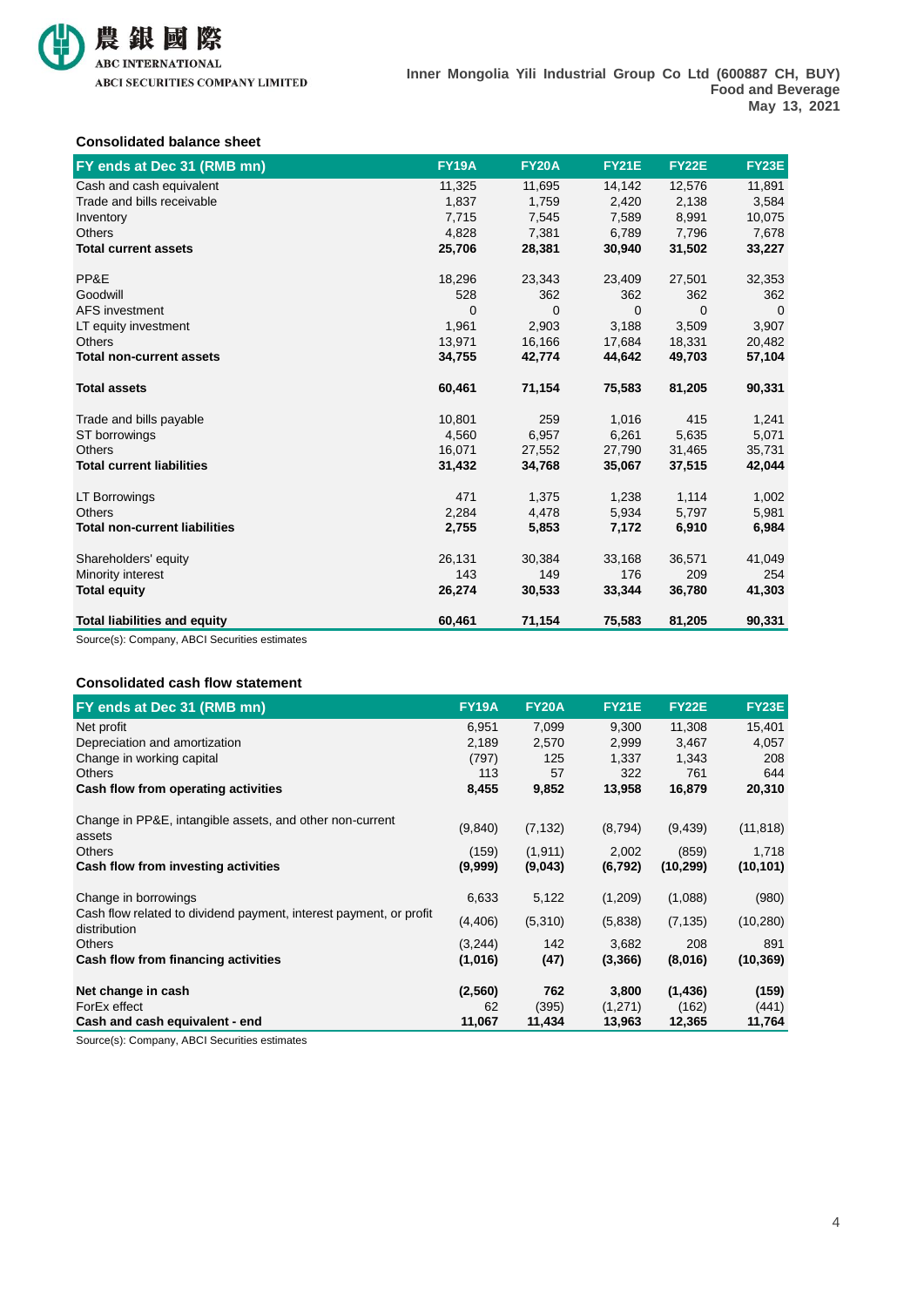

#### **Key operating and financial ratios**

| FY ends at Dec 31                      | <b>FY19A</b> | <b>FY20A</b> | <b>FY21E</b> | <b>FY22E</b> | FY23E  |
|----------------------------------------|--------------|--------------|--------------|--------------|--------|
| Growth (YoY %)                         |              |              |              |              |        |
| Revenue                                | 13.4         | 7.4          | 10.5         | 12.2         | 15.2   |
| Core revenue                           | 13.7         | 6.5          | 10.8         | 12.3         | 15.3   |
| - Liquid milk                          | 12.3         | 3.2          | 6.2          | 6.5          | 8.2    |
| - Chilled products                     | 12.7         | 9.3          | 7.3          | 9.2          | 10.0   |
| - Milk formula                         | 25.0         | 28.1         | 39.9         | 39.5         | 41.2   |
| Gross profit                           | 11.1         | 3.7          | 15.8         | 14.7         | 17.7   |
| Core gross profit                      | 12.3         | 3.2          | 16.3         | 14.7         | 17.9   |
| - Liquid milk                          | 12.3         | (0.2)        | 8.5          | 7.3          | 9.2    |
| - Chilled products                     | 16.3         | 14.4         | 7.9          | 12.2         | 10.1   |
| - Milk formula                         | 9.8          | 14.2         | 57.6         | 39.6         | 41.9   |
| Operating profit                       | 9.9          | 3.1          | 40.2         | 22.2         | 35.8   |
| <b>EBITDA</b>                          | 9.9          | 3.1          | 40.2         | 22.2         | 35.8   |
| <b>Pretax Profit</b>                   | 8.1          | (0.5)        | 32.1         | 21.6         | 36.9   |
| Net profit (to owners of the Company)  | 7.7          | 2.1          | 31.0         | 21.6         | 36.2   |
|                                        |              |              |              |              |        |
| Profitability ratios (%)<br><b>GPM</b> | 37.5         | 36.2         | 38.0         | 38.8         | 39.6   |
| Core-GPM                               | 37.4         | 36.2         | 38.0         | 38.8         | 39.7   |
|                                        |              |              |              |              |        |
| - Liquid milk                          | 35.2         | 34.1         | 34.8         | 35.0         | 35.4   |
| - Chilled products                     | 46.5         | 48.7         | 48.9         | 50.3         | 50.4   |
| - Milk formula                         | 48.1         | 42.9         | 48.3         | 48.3         | 48.6   |
| <b>OPM</b>                             | 8.2          | 7.9          | 10.0         | 10.9         | 12.8   |
| <b>EBITDA</b> margin                   | 10.3         | 10.2         | 12.5         | 13.5         | 15.5   |
| Pretax margin                          | 9.1          | 8.4          | 10.1         | 10.9         | 13.0   |
| NPM (to owners of the Group)           | 7.7          | 7.3          | 8.7          | 9.4          | 11.1   |
| Revenue contribution (%)               |              |              |              |              |        |
| Core revenue/ total revenue            | 99.2         | 98.4         | 98.7         | 98.8         | 98.9   |
| Core revenue composition               |              |              |              |              |        |
| - Liquid milk                          | 82.4         | 79.8         | 76.5         | 72.6         | 68.1   |
| - Chilled products                     | 6.3          | 6.5          | 6.3          | 6.1          | 5.8    |
| - Milk formula                         | 11.2         | 13.5         | 17.1         | 21.2         | 26.0   |
|                                        |              |              |              |              |        |
| Return ratios (%)                      |              |              |              |              |        |
| <b>ROAA</b>                            | 12.8         | 10.8         | 12.6         | 14.4         | 17.9   |
| <b>ROAE</b>                            | 25.7         | 25.0         | 29.2         | 32.3         | 39.6   |
| Liquidity ratio (x)                    |              |              |              |              |        |
| Current ratio                          | 0.8          | 0.8          | 0.9          | 0.8          | 0.8    |
| Quick ratio                            | 0.6          | 0.6          | 0.7          | 0.6          | 0.6    |
| Cash ratio                             | 0.4          | 0.3          | 0.4          | 0.3          | 0.3    |
| Cash conversion cycle (days)           |              |              |              |              |        |
| Days of outstanding receivable         | 5.5          | 6.1          | 6.4          | 6.2          | 6.9    |
| Days of inventory on hand              | 43.0         | 45.8         | 42.2         | 41.7         | 42.2   |
| Days of outstanding payable            | 60.6         | 65.8         | 64.6         | 64.6         | 62.9   |
| CCC                                    | (12.0)       | (13.9)       | (16.0)       | (16.7)       | (13.9) |
|                                        |              |              |              |              |        |
| Leverage ratios (%)                    |              |              |              |              |        |
| Total debt/Equity                      | 24.9         | 39.6         | 32.6         | 26.6         | 21.3   |
| Total debt/Total assets                | 10.8         | 17.0         | 14.4         | 12.1         | 9.8    |
| Net debt or (cash)/Equity              | (18.2)       | 1.3          | (9.8)        | (7.6)        | (7.4)  |
| Net debt or (cash)/Total assets        | (7.9)        | 0.6          | (4.3)        | (3.4)        | (3.4)  |

Source(s): Company, ABCI Securities estimates